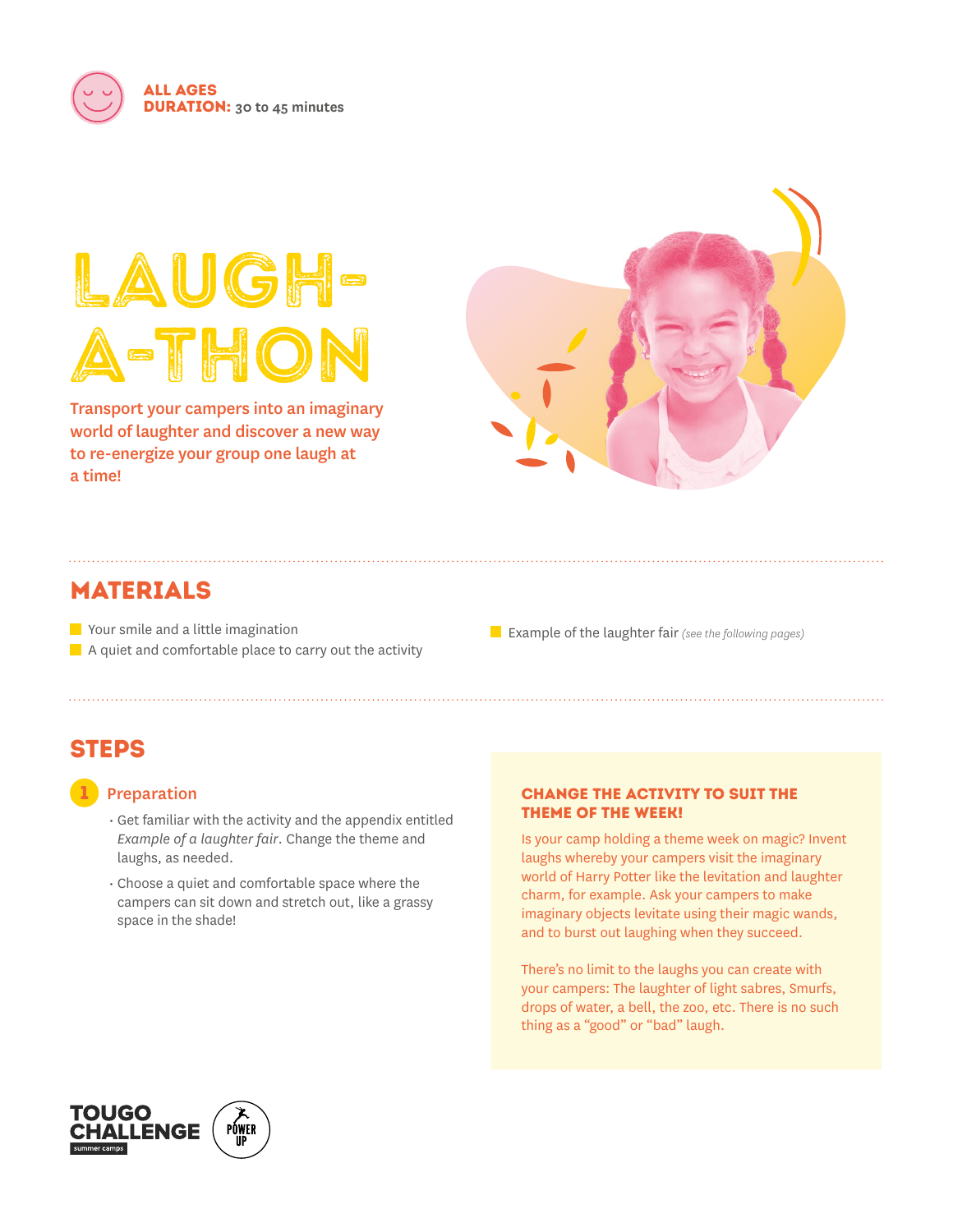# steps (continued)

## 2Prepare your group

• Separate your campers in the space so that each has their own place to start. Now's the time to gauge your campers' energy level and provide background.

#### **Background**

You are setting out on an adventure into the imaginary world of laughter. There, you will discover various kinds of laughs, and today it all starts with the laughter fair (or another theme of your choice)! Warming up is the key to being properly prepared for the adventure.

*Psst! Take the opportunity to ask them questions on the chosen theme (e.g., Do you know what a fair is? Have you ever been to one?)* 

- **Warm up** with your group to prepare them for the Laugh-A-Thon!
	- Have them perform some stretches to prepare their bodies (rotate the wrists, shoulders, neck, etc.).
	- Have them make a few exaggerated faces and smiles to properly prepare their laughing muscles (stick out your tongue, rub your cheeks, smile an exaggerated smile, etc.).
	- Sing the Ho-Ho, Ha-Ha-Ha song! It's a signal for your campers to enter the world of laughter. Clapping your hands, loudly say Ho-Ho! The campers respond by clapping their hands and shouting Ha-Ha-Ha! Then vary the position of your hands (to the right then the left, upwards, downwards) and ask the campers to follow suit.

*Psst! Don't hesitate to walk among the campers and look them in the eyes while smiling to instill a sense of trust and a connection with each camper.*

#### 3Start the Laugh-A-Thon based on your theme

• Transport your campers into a world of laughter by performing the following steps. Perform each **laugh** three or four times before moving on to the next.

*Psst! Always start the Laugh-A-Thon with an individual exercise so that each camper can connect to themselves before they connect with the rest of the group.* 

- A Laugh from the heart *(to connect to oneself)*
- B Greeting laugh *(to connect to others)*

#### C • **Imaginary** laughs based on the theme

- **a-** Laugh 1
- **b-** Laugh 2
- **c-** Laugh 3
- **d-** Laugh 4

D • Laugh of the orchestra conductor *(to prepare for the meditation on laughter)* 

e • Meditation on laughter *(5 minutes)*

Please view the appendix entitled *Example of a laughter fair* for a turnkey Laugh-A-Thon with descriptions of each laugh!

#### 4Invite your campers to express themselves

- At the end, recap the activity with your campers.
	- Ask your campers to tell you what their favourite laughs are.
	- Ask them to tell you about a time when they got the giggles or to share a funny story.
	- Invite your campers to tell you how they feel after the activity (I feel … happy, confident, excited, etc.).

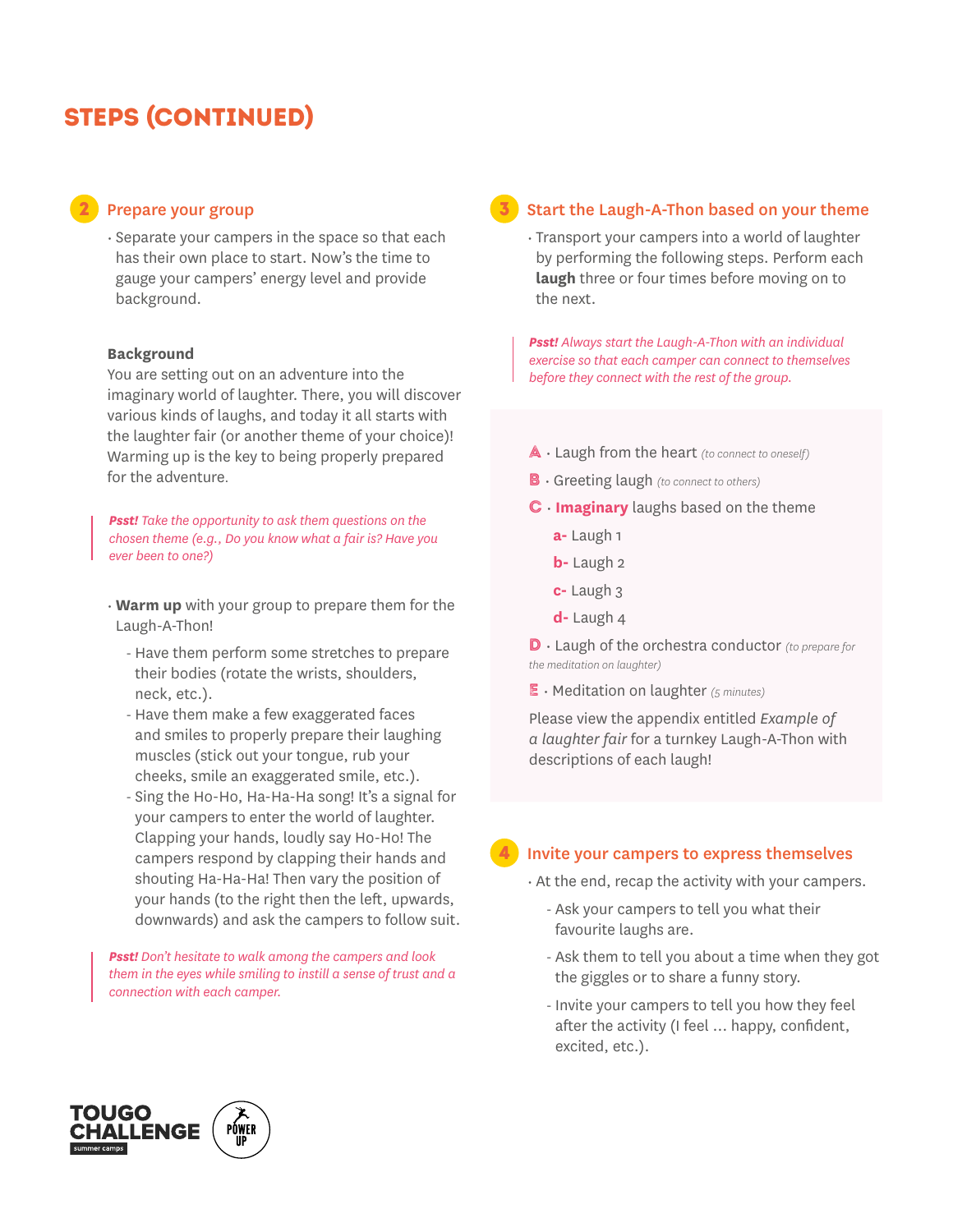

# Example of a laughter fair

Start with the laugh from the heart where each camper focuses on themselves. Don't

A

B



look at the others!

Today, we visit the laughter fair! We're so happy that we bend forward and stand up again, lifting our arms into the air as we laugh. Concentrate on yourself, and don't look at the others.

#### Perform the greeting laugh or the "arriving at the fair" laugh



We're giddy with joy to have finally arrived at the fair! We look around and see that there are lots of people smiling! We greet the others with excitement and a big smile, and we laugh with joy.

*Psst! Have fun with your campers by saying hello in various ways (nodding, shaking hands, elbow to elbow, foot to foot, knee to knee, etc.).*



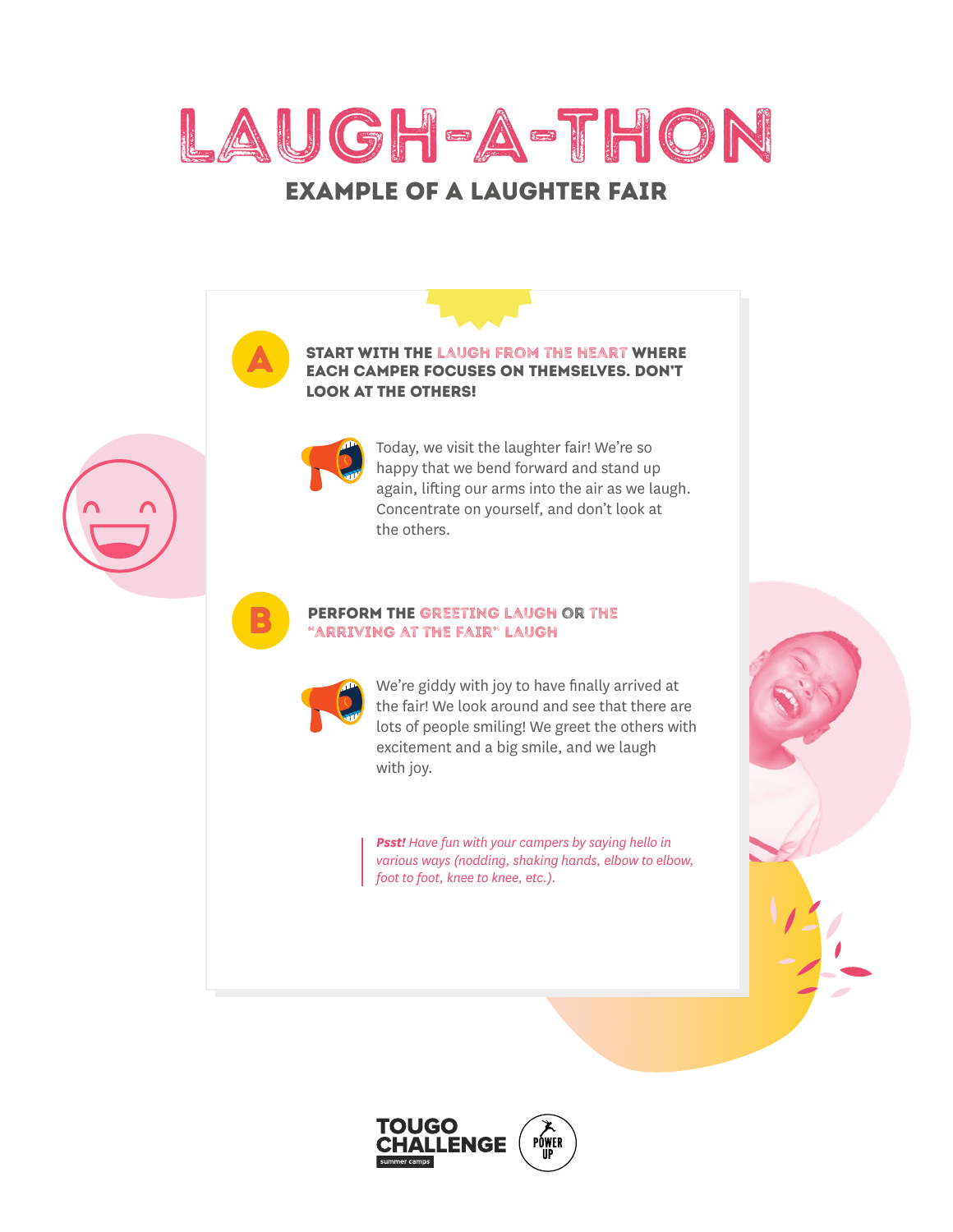

## Example of a laughter fair



**MOVEMENTS.**

TOUGO

**LLENGE** 

PÓWER